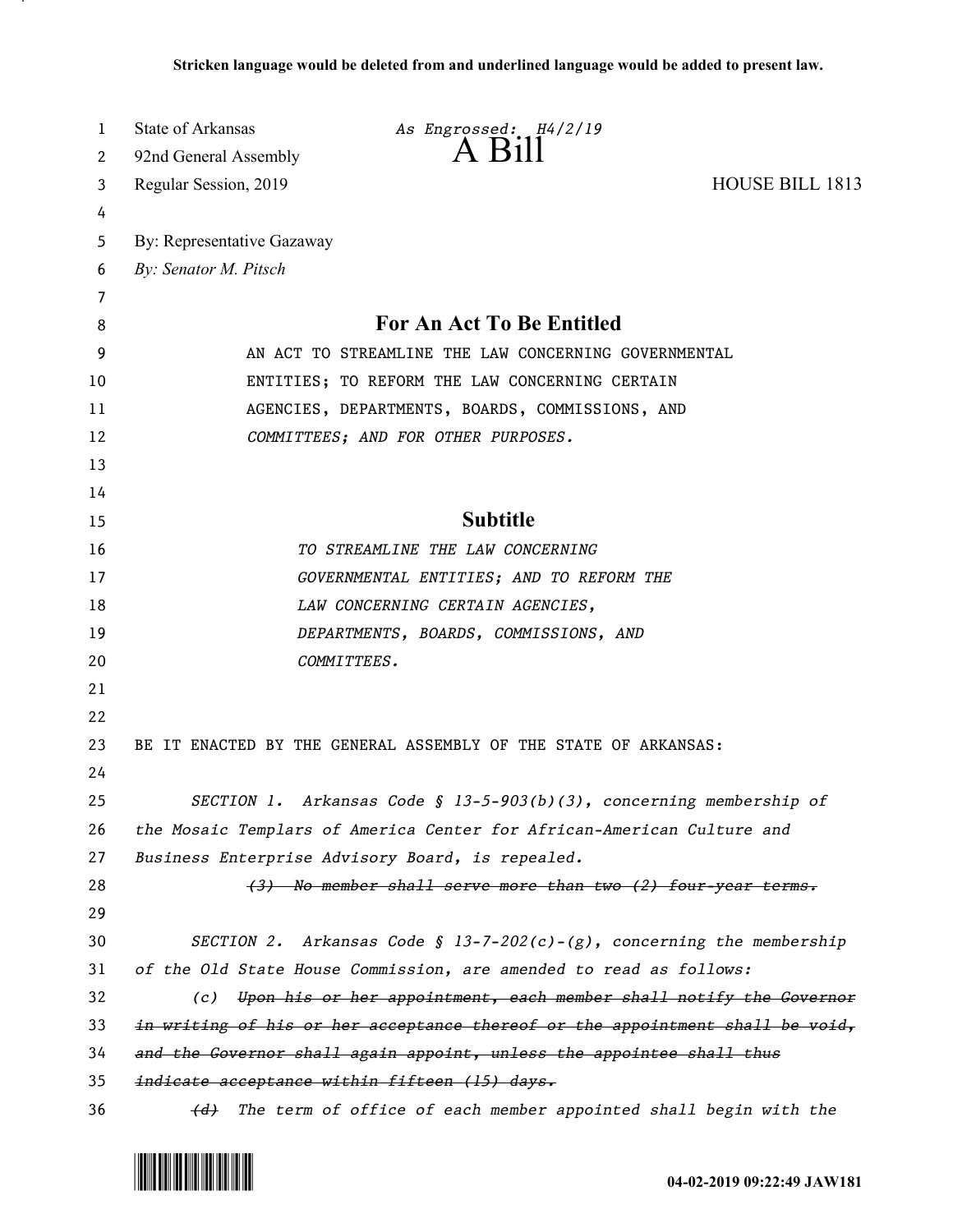## As Engrossed: H4/2/19 HB1813

 *expiration of the term of his or her predecessor in office and shall each expire nine (9) four (4) years thereafter. Each member appointed shall continue to hold his or her office after the expiration of the term thereof of office until his or her successor shall have qualified. (e)(d) Any vacancy arising in the membership otherwise than by the expiration of the term of office shall be filled by appointment by the Governor for the balance of the term of the membership which became vacant and until the qualification of a successor in regular course. (f)(e) The Governor may, upon notice and hearing, remove any member for misconduct, neglect of duty, or other sufficient cause. (g)(f) The members shall receive no compensation for their services, but they may receive expense reimbursement in accordance with § 25-16-901 et seq. SECTION 3. Arkansas Code § 15-20-305 is amended to read as follows: 15-20-305. Commission — Members. (a)(1) The Arkansas Natural Heritage Commission shall consist of fifteen (15) members. (2)(A)(i) Nine (9) of the members shall be appointed by the Governor from persons with an interest in the preservation of natural areas, with two (2) members to be appointed from each congressional district and one (1) member to be appointed from the state at large. (ii) One (1) member of the commission shall be a member of the board of directors of a levee or drainage district. (iii) One (1) member shall be chosen from a list of five (5) persons jointly nominated by the Arkansas Farm Bureau Federation and the Agricultural Council of Arkansas. (iv) One (1) member shall be appointed by the Governor from the state at large subject to confirmation by the Senate. (v) One (1) member shall be appointed by the Governor after consulting the Arkansas Wildlife Federation and subject to confirmation by the Senate. (B) Three (3) members shall be appointed by the Speaker of the House of Representatives to serve at the pleasure of the Speaker of the House of Representatives. (C) Three (3) members shall be appointed by the President* 

04-02-2019 09:22:49 JAW181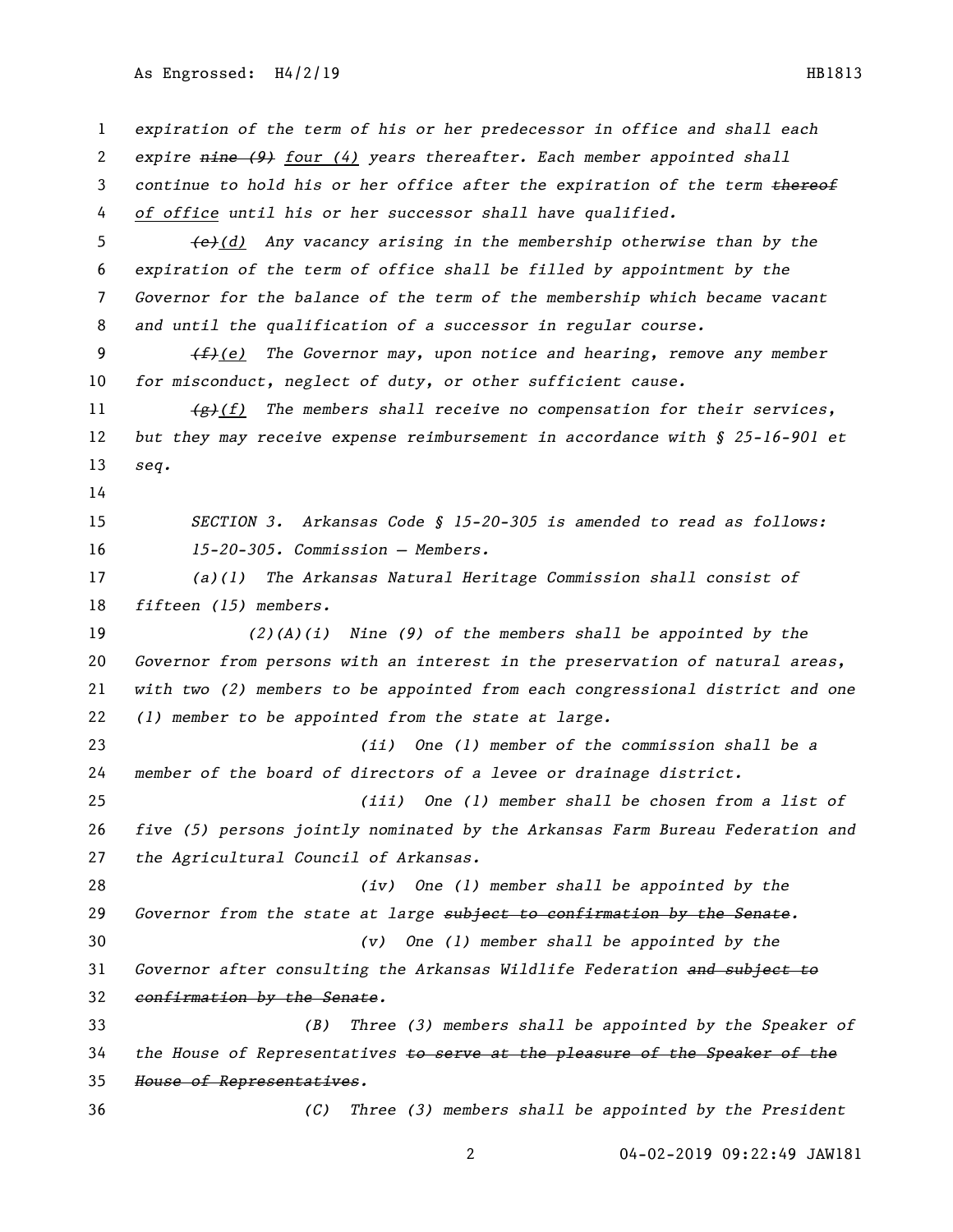As Engrossed: H4/2/19 HB1813

 *Pro Tempore of the Senate to serve at the pleasure of the President Pro Tempore of the Senate. (b) Any successor appointments and appointments to vacancies on the commission shall be appointed in the same manner. (c) Members appointed by the Governor All members shall serve terms of nine (9) four (4) years, and all members shall serve until their successors have been appointed and qualified. (d) When an appointment is made to fill a vacancy, the appointment shall be for the remaining term of the position vacated. (e) A member of the commission appointed by the Governor who has served two (2) consecutive full terms shall not be eligible for reappointment for a period of one (1) year following the expiration of the second full term. (f) Members of the commission appointed by the Governor shall be subject to confirmation by the Senate. (g) Members of the commission shall serve without compensation, except that they may receive expense reimbursement and stipends in accordance with § 25-16-901 et seq. (h)(g) In addition to the per diem, members shall be paid a mileage allowance equal to the rate designated for state employees for each mile in traveling from their homes and returning. SECTION 4. Arkansas Code § 17-27-404(f), concerning a quorum of the State Board of Examiners of Alcoholism and Drug Abuse Counselors, is amended to read as follows: (f) Seven (7) A majority of the members of the State Board of Examiners of Alcoholism and Drug Abuse Counselors shall constitute a quorum. SECTION 5. Arkansas Code § 17-84-202(b), concerning the membership of the Arkansas Board of Hearing Instrument Dispensers, is amended to read as follows: (b)(1) Any five (5) of the eight (8) members of the board A majority of the board, when properly convened, may conduct business of the board. (2) The board may appoint one (1) or more of its members or any other person it deems appropriate as examiners for the purpose of hearing evidence, reporting findings thereon, and making recommendations to the* 

04-02-2019 09:22:49 JAW181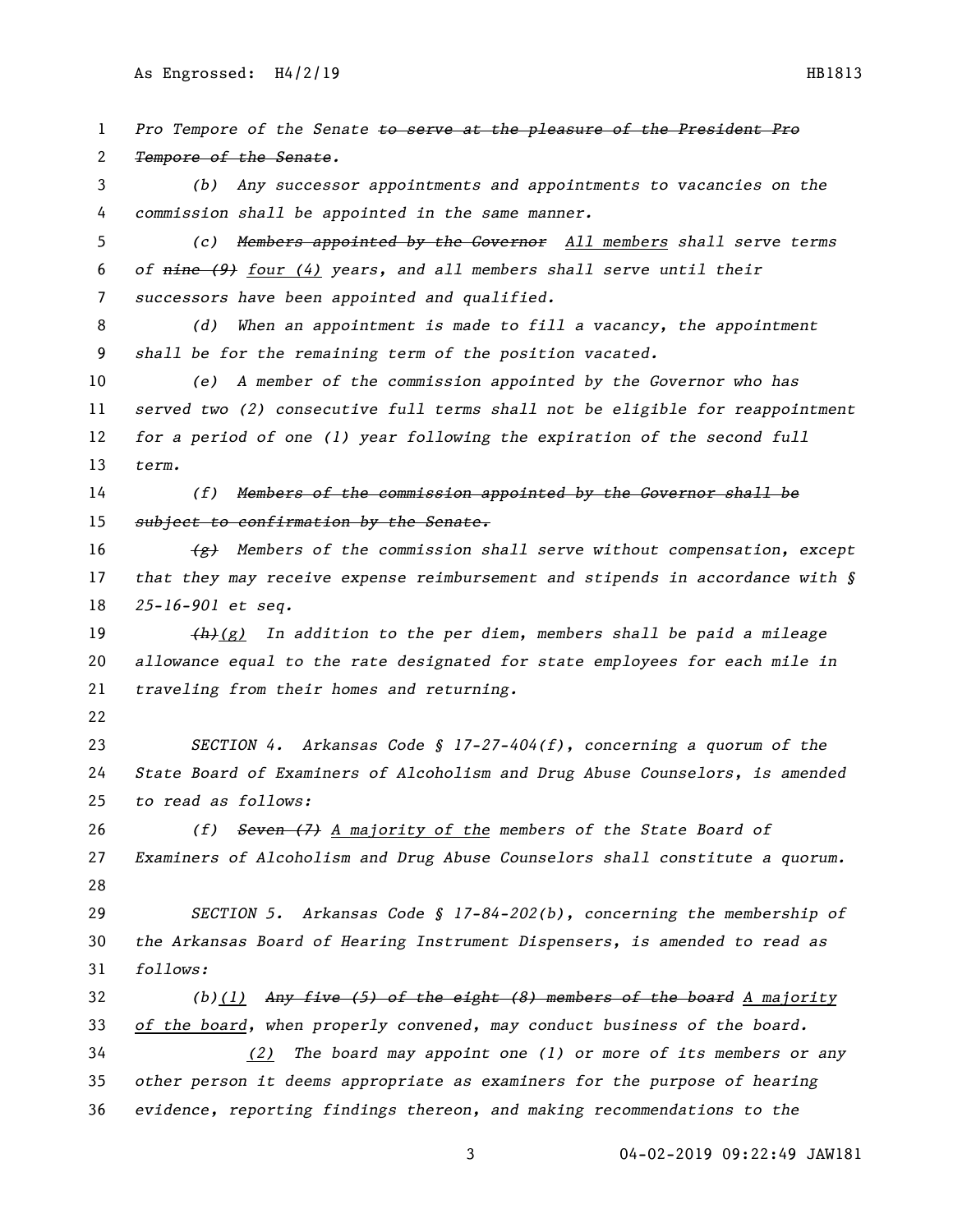*entire board for a decision on any matter over which the board has authority. SECTION 6. Arkansas Code § 17-89-201(b), concerning the membership of the Arkansas Board of Dispensing Opticians, is amended to read as follows: (b)(1) The Arkansas Board of Dispensing Opticians board shall be composed of nine (9) seven (7) members appointed by the Governor to three- year terms, subject to confirmation by the Senate. (2)(A) Three (3) members of the Arkansas Board of Dispensing Opticians board shall be practicing licensed or registered dispensing opticians appointed by the Governor after consultation with the Arkansas Association of Dispensing Opticians. (B) One (1) of the three (3) members shall be an employee of either an Arkansas-licensed ophthalmologist or optometrist. (3) One (1) member of the Arkansas Board of Dispensing Opticians shall be a member of the State Board of Optometry. (4)(3) One (1) member of the Arkansas Board of Dispensing Opticians board shall be a licensed optometrist appointed by the Governor after consulting the Arkansas Optometric Association, Inc. and subject to confirmation by the Senate. (5) Two (2) members (4) One (1) member of the Arkansas Board of Dispensing Opticians board shall be a licensed ophthalmologists opthalmologist appointed by the Governor after consulting the The Arkansas Medical Society, Inc. and subject to confirmation by the Senate. (6)(5) One (1) member of the AArkansas Board of Dispensing Opticians board shall be a consumer. (7)(A)(6)(A) One (1) member of the Arkansas Board of Dispensing Opticians board shall represent the elderly. (B) The representative of the elderly shall: (i) Be sixty (60) years of age or older; (ii) Not be actively engaged in or retired from the profession of ophthalmic dispensing; (iii) Be appointed from the state at large, subject to confirmation by the Senate; and (iv) Be a full voting member but shall not participate in grading examinations.*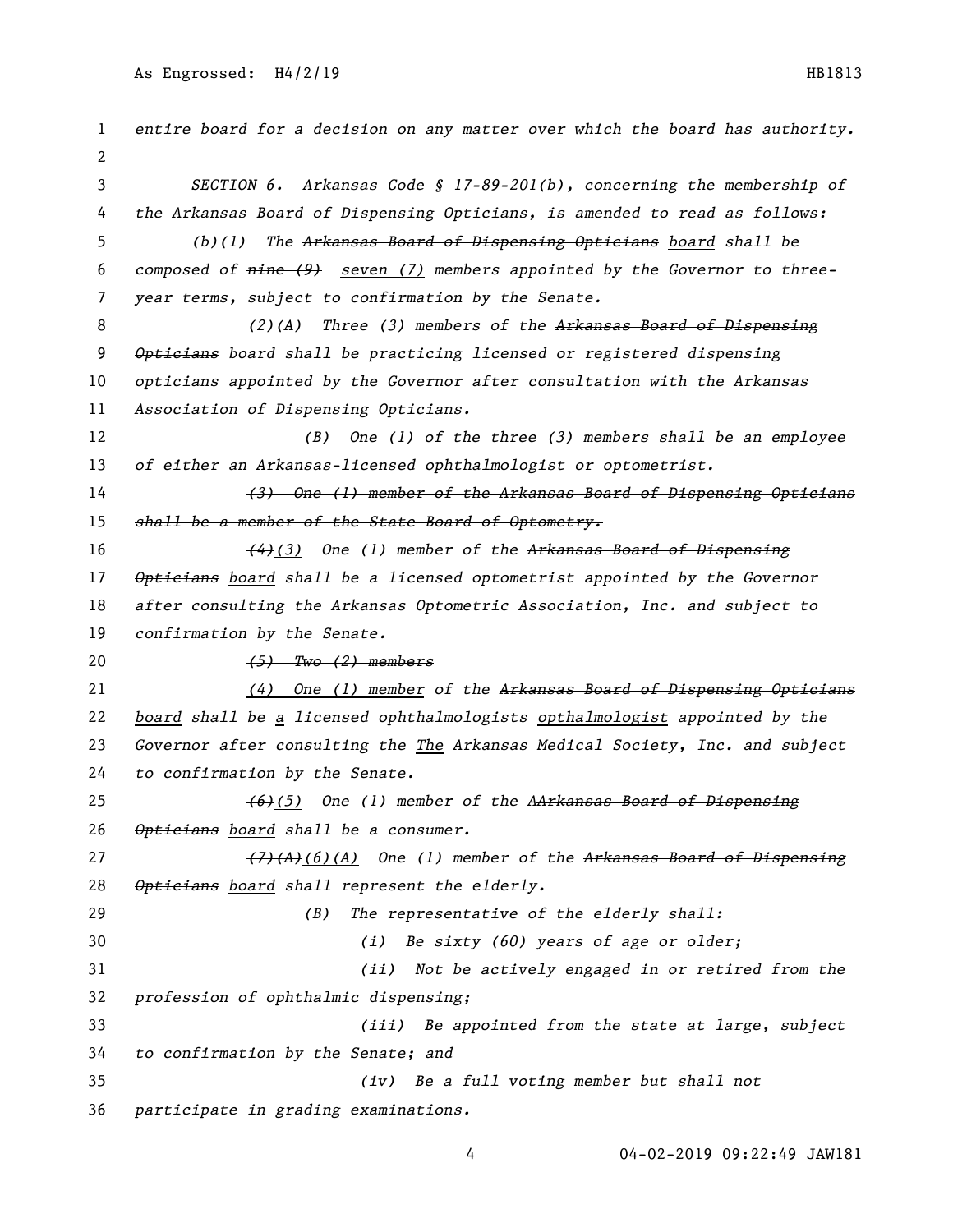*SECTION 7. Arkansas Code § 19-10-206 is amended to read as follows: 19-10-206. Meetings. (a)(1) The Arkansas State Claims Commission shall meet at such time and place as may be designated by the Chair Clerk of the Arkansas State Claims Commission or the Director of the Arkansas State Claims Commission. (2) General meetings of the commission for the purpose of hearing testimony and taking evidence will be held each month unless scheduled differently by the chair Clerk or director. (b) The commission may, at its discretion, hold special meetings of the commission upon request by the interested parties. (c) The commission shall traditionally meet in Little Rock at the State Capitol Building, but may conduct hearings elsewhere in the state if the commission deems a hearing is relative to business before the commission. (d)(1)(A) A majority of the Unless otherwise provided for under this subchapter, the presence of three (3) commissioners shall constitute constitutes a quorum, and the concurrence of two (2) members of the commission shall be a majority of commissioners present is necessary for the allowance or disallowance of any claims a claim or action. (B) Unless a claimant has requested in writing that the claim be heard by all five (5) commissioners within ten (10) days of the setting of the initial hearing date: (i) Three (3) commissioners shall be empaneled to hear a claim; and (ii) Two (2) commissioners shall be excused from attendance. (2) A vacancy shall not impair the right of the remaining two (2) members to exercise all powers of the full commission. (e) The provisions of §§ 25-16-804 and 25-17-211 do not apply to the commission. SECTION 8. Arkansas Code § 20-2-102(c), concerning the terms of offices for members of the Arkansas Minority Health Commission, is amended to read as follows: (c) The members shall serve staggered two-year three-year terms.*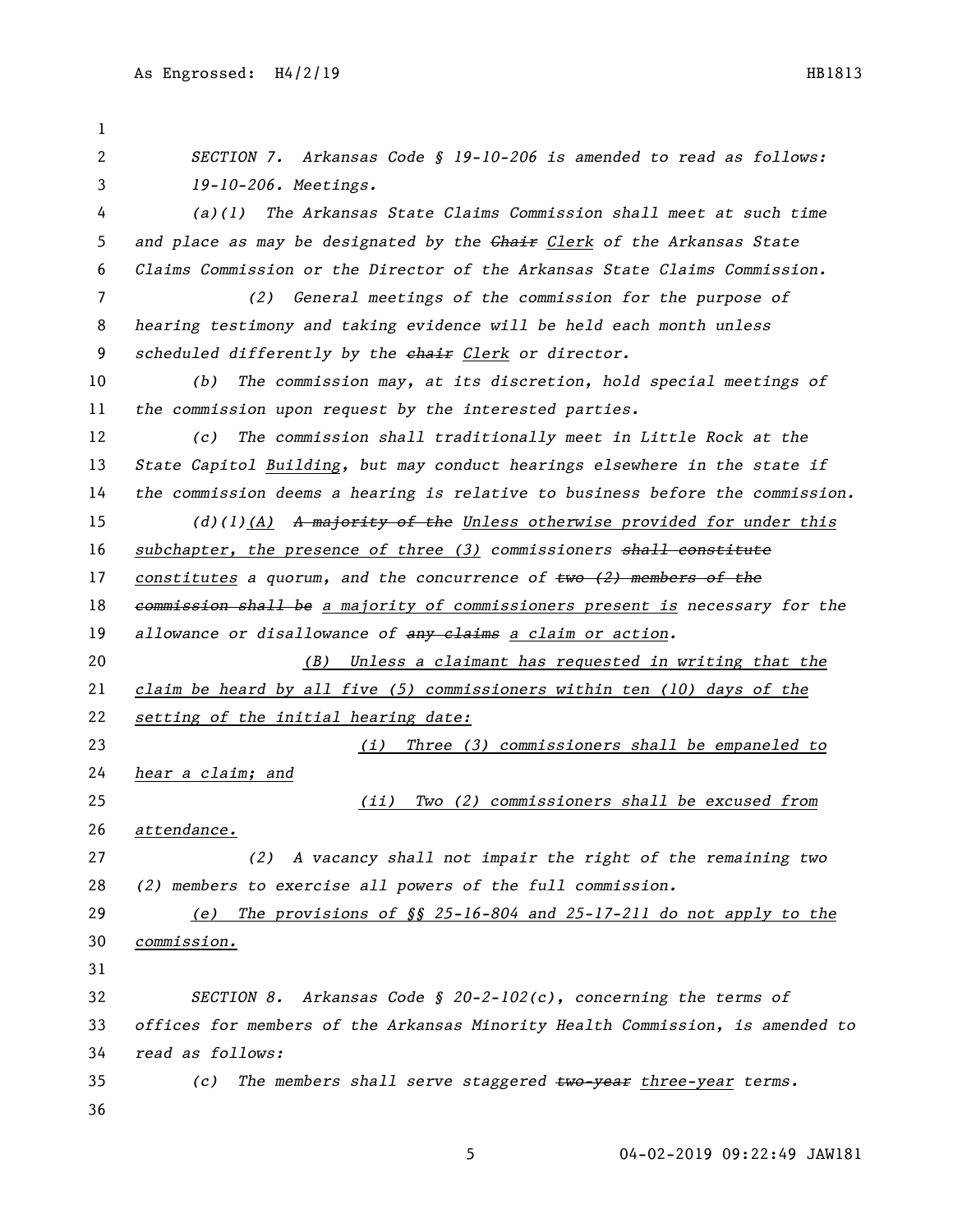```
1 SECTION 9. Arkansas Code § 20-48-203(a)(2), concerning membership of 
2 the Board of Developmental Disabilities Services, is amended to read as 
3 follows:
 4 (2) One (1) Four (4) of the members shall each be a resident of 
5 each of the six (6) former congressional districts established by Acts 1951, 
6 No. 297 [repealed].
7
8 SECTION 10. Arkansas Code § 20-64-1002(b)(2), concerning the terms of 
9 members of the Arkansas Alcohol and Drug Abuse Coordinating Council, is 
10 amended to read as follows:
11 (2) The following persons shall be appointed by the Governor for 
12 three-year terms and will not serve more than two (2) consecutive terms:
13 (A) One (1) police chief, one (1) county sheriff, and one 
14 (1) drug court judge;
15 (B) A prosecuting attorney;
16 (C) A private citizen not employed by the state or the 
17 United States Government;
18 (D) A director of a publicly funded alcohol and drug abuse 
19 treatment program;
20 (E) A school drug counselor;
21 (F) A director of a drug abuse prevention program;
22 (G) A director of a driving while intoxicated program;
23 (H) A health professional; and
24 (I) Four (4) members from the state at large who have 
25 demonstrated knowledge of or interest in alcohol and drug abuse prevention, 
26 at least two (2) of whom shall be recovering persons.
27
28 SECTION 11. Arkansas Code § 23-89-518(a)(3), concerning the terms of 
29 members of Amusement Ride Safety Board, is amended to read as follows:
30 (3)(A) Except for the Director of the Department of Labor and 
31 the Director of the Department of Parks and Tourism, the terms of office of 
32 the members shall be for four (4) years or until a successor is appointed.
33 (B) No member of the board shall be appointed to serve 
34 more than two (2) consecutive full terms.
35 (C) At the time of appointment or reappointment, the 
36 Governor shall adjust the length of terms to ensure that the terms of board
```